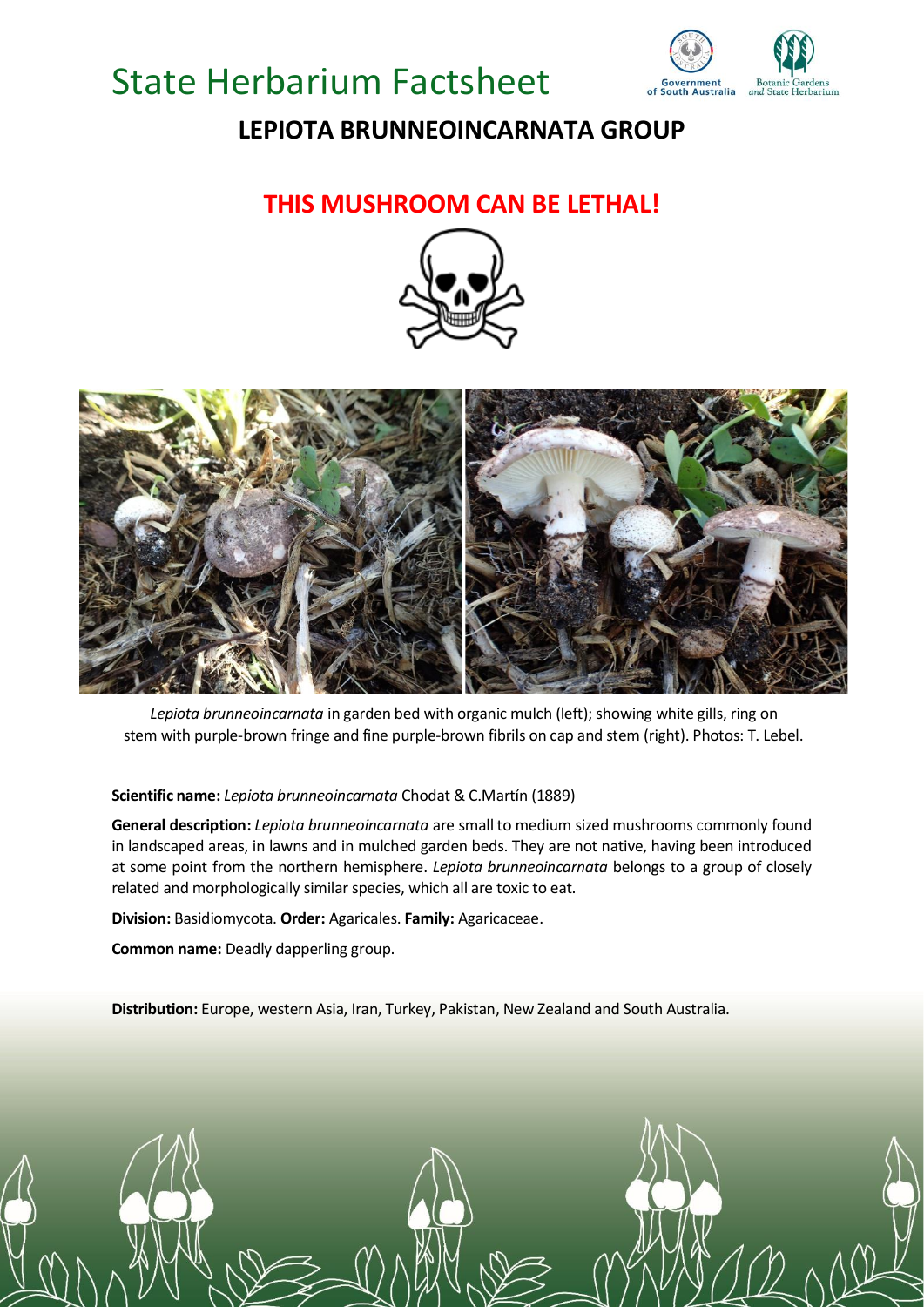#### **Description**

**Caps** 25–50 (up to 70) mm diameter, are hemispherical when young flattening out with age, **lacking obvious central knob**, dry to touch, and **pinkish purple, reddish brown or greyish brown** (variable!), **with a woolly or granular looking layer that breaks up into crowded fine scales over the white background** as the caps expand. The shape is often uneven and the cap edge may be somewhat undulating. Flesh is white but staining pinkish where bruised or damaged.

**Gills: white and free** from the stem, staining faintly pinkish when bruised or damaged.

**Stems** 20 to 60 mm long and 4 to 14 mm wide, with a distinct ring (veil) in the middle or toward the upper portion above which the surface is pale, **below the ring zone often with pinkish-brown veil fragments scattered over the surface**, the base is slightly expanded. Stem hollow and rather fragile, flesh whitish staining pinkish.

**Spore print** is white. [Place a cap with gills downward on a piece of paper, cover with a plastic container, and leave for a few hours].

**Smell:** faint, unripe fruity.

**Taste: DO NOT TASTE!**

**Etymology:** The genus name, is derived from the Greek words*lepis*(scale) and *ot* (ear). Scales on a convex (vaguely ear-shaped) cap are one of the characteristics of this genus. The epithet *brunneoincarnata* is Latin and a reference to brownish-pink cap colouring.

**Toxicity:** *Lepiota brunneoincarnata* contain amatoxins (the same as in the deathcap). These mushrooms are deadly poisonous. Three to four mushrooms can cause liver damage, and a 'meal' can be enough to kill you. Dogs are also at risk from these mushrooms. Amatoxins inhibit nuclear RNA polymerase II, and this inhibition results in impaired protein synthesis and cell death. Because the liver is an organ in which protein synthesis and cell turnover are high, it suffers the most distinct damage in amatoxin poisoning. The damage appears to be directly proportional to the dose of toxin ingested (i.e. more eaten, more damage). Amatoxins are not destroyed by cooking,

**Symptoms:** Time of onset 6–12 hours (–36 hours) after eating mushrooms. Abdominal pain, vomiting, and watery diarrhoea. Symptoms subside after about one day; then, about 72 hours post-ingestion, gastrointestinal symptoms recur along with signs of impending liver failure. In rare cases death occurs 7 to 10 days after the first symptoms. 100 g of *L. brunneoincarnata* may result in severe liver damage (Brezinsky & Besl 2004).

**Look-alikes:** *Lepiota brunneoincarnata* has been mistaken for *Agaricus*species (field mushrooms),*Macrolepiota clelandii, Leucoagaricus leucothites* and *Marasmius oreades*. All of these species grow in grassy areas.

- *Agaricus* species may have pale gills when young, **but rapidly develop a hint of pinkish brown then dark brown**, and the mushrooms are generally more robust in stature.
- *Macrolepiota clelandii* has a cap with a distinct central **brownish bump and scattered brownish scales**, white gills, a longer elegant stem lacking brownish purple fibrils, and **a moveable ring on the stem**.
- *Leucoagaricus leucothites* has a **white smooth cap**, white gills, and **smooth white stem below the ring**.
- *Marasmius oreades* has a **pale tan-brown smooth** cap, white to creamy gills, and **lacks a ring** on the stem.